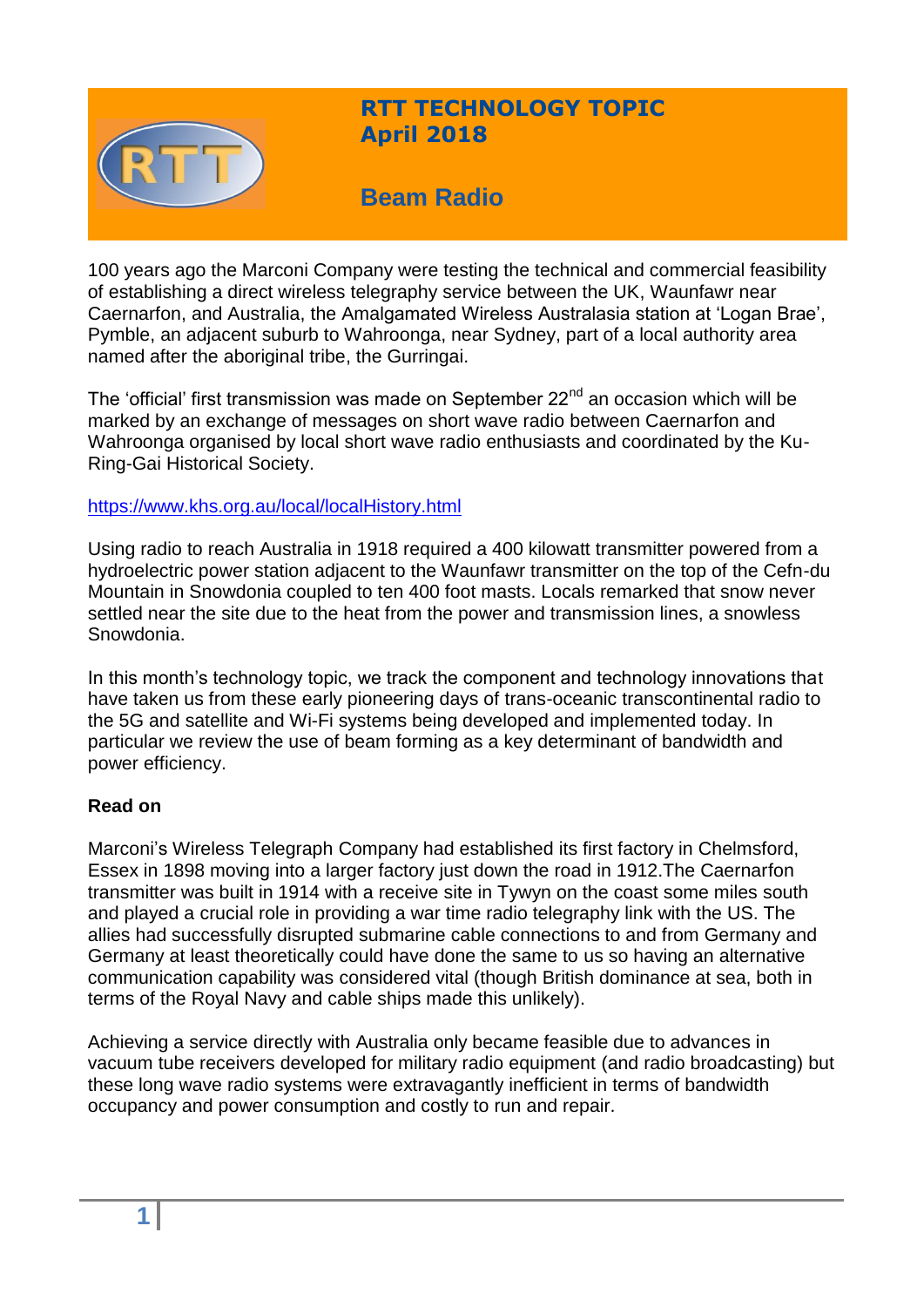Experiments by Marconi in 1923 suggested that the answer was to move to short wave and to use antenna structures to shape the radio beam to send more radio frequency (RF) energy in the right direction and less RF energy in the wrong direction.

These short wave radio transmission techniques provided the basis for the radio stations built by the Marconi Company for the British Post Office known as the Imperial Wireless Chain though Marconi also built his own transmitting station at Dorchester with a receiving station 30 miles north-west at Somerton. In December 1927, the short wave 'beam radio' (SWB) service to New York was inaugurated followed by a route to South America, Japan and Egypt and then Bangkok, Nairobi and Tehran.

The frequency range was 3-30 MHz equivalent to a wavelength of 100 to 10 metres and the antenna arrays were realized as stacked dipoles suspended from triatics attached to 90 foot wide cross arms on top of 287 foot high lattice steel masts. These are often called Franklin Beam Aerials in honour of their inventor, Charles Samuel Franklin. The transmitters were linked to the aerials by coaxial feeders, another of Franklin's inventions.

#### http://ethw.org/C. S. Franklin

The transmitters used paraffin cooled power valves with copper to glass seals achieving an output of 11 kilowatts (compared to the 400 kilowatts of the Waunfawr long wave transmitter).

A sensitively restored but largely original example of the short wave transmitter used to communicate with South America, working at a centre frequency of 11.42 MHz (26 metres) can be seen at the Science Museum in South Kensington. It remained in service for about 40 years.



Transmitter Number 7 short wave beam (SWB) telegraph transmitter of the Dorchester Radio Station manufactured by Marconi's Wireless Telegraph Company Ltd and on display on the second floor of the Science Museum in South Kensington – image reproduced by permission of the Science Museum/SSPL

The technical and commercial success of these short wave beam (SWB) radio services meant that the cable companies became less viable though still considered as strategically critical. As a result, a political decision was made in 1928 to merge communications with the British Empire into one operating company, originally Imperial and International Communications Ltd, later renamed Cable and Wireless Ltd. The Marconi Company had the resources to contribute financially to this merger, drawing on the income from government payments for the use of Marconi patents and technologies during the First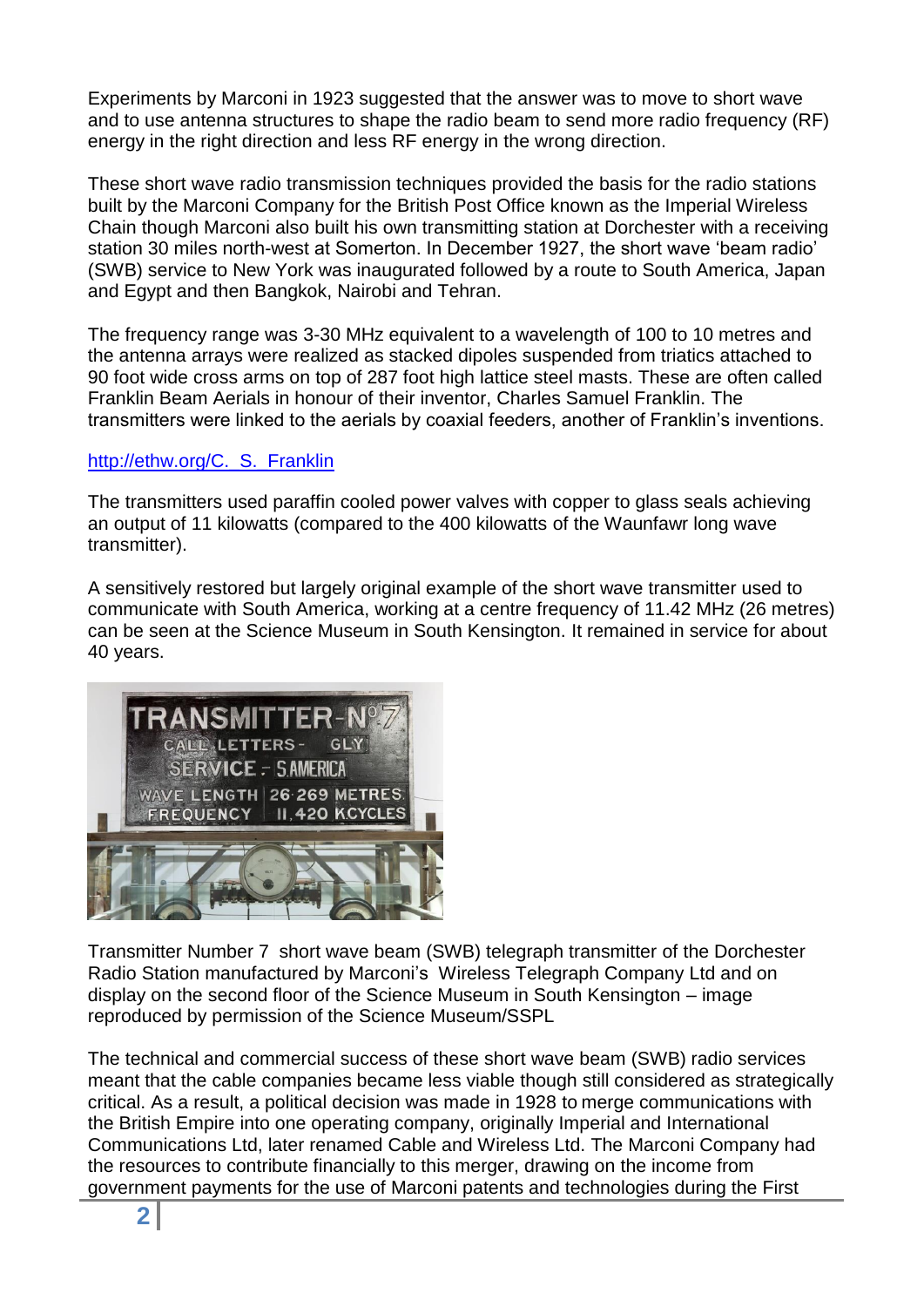Wold War. At this point (1928), short wave radio systems carried about half the world's international telegraph traffic with the other half delivered by long wave radio and submarine cable.

The principle and practice of beam forming continued to be developed across a range of applications including radar in the Second World War and anti-missile missile systems in the Cold War.

In 1962, the launch of Telstar and the Satellite Communications Act marked the beginning of a gradual transition from long distance terrestrial radio to long distance links via satellite. Early Bird, launched into geostationary orbit in April 1965 delivered 'TV and telephone and telegraph and high speed data', the world's first quad play platform.

Over the following fifty years satellites have become incrementally more bandwidth and power efficient due to improved RF hardware including spot beam antennas. The ability to deliver RF gain efficiently at higher frequencies has allowed operators to implement high throughput satellites in Ku and Ka-band and very high throughput (terabit) satellites in V and W band.

Bandwidth efficiency has been improved by a combination of frequency reuse and band sharing. The new generation of high count low earth orbit constellations are designed to co share frequencies with existing GSO operators though there is an ongoing debate about inter system protection ratios.

In parallel, 5G terrestrial radio is moving mobile broadband towards beam forming as a mechanism for improving power and bandwidth efficiency. Many of the beam forming algorithms are already in widespread use in automotive radar.

Contemporary innovation in 5G terrestrial and satellite systems can therefore be considered as a continuation of a 100 year process.

Improved RF components allow higher frequencies to be used which in turn improves bandwidth efficiency through frequency re-use or, more controversially, frequency sharing.

In 1928, short wave beam radio provided an alternative to submarine cable with a lower cost base and reduced end to end delay. In 2018, inter satellite switched LEO constellations provide an alternative to long distance fibre with a lower cost base and reduced end to end delay.

However it is not just a story of moving to ever higher frequencies. Existing GSO and LEO satellite constellations in L band and S band are being upgraded to deliver higher data rates and a range of other added value capabilities (including LEO based positioning and location services) and new super small satellites are being used to provide low cost IOT connectivity and rural and remote voice messaging.

These ongoing innovations highlight the potential benefits to be gained from a closer integration of 5G terrestrial and satellite systems.

### **Ends**

### **Satellite Session at this year's CWIC Conference**